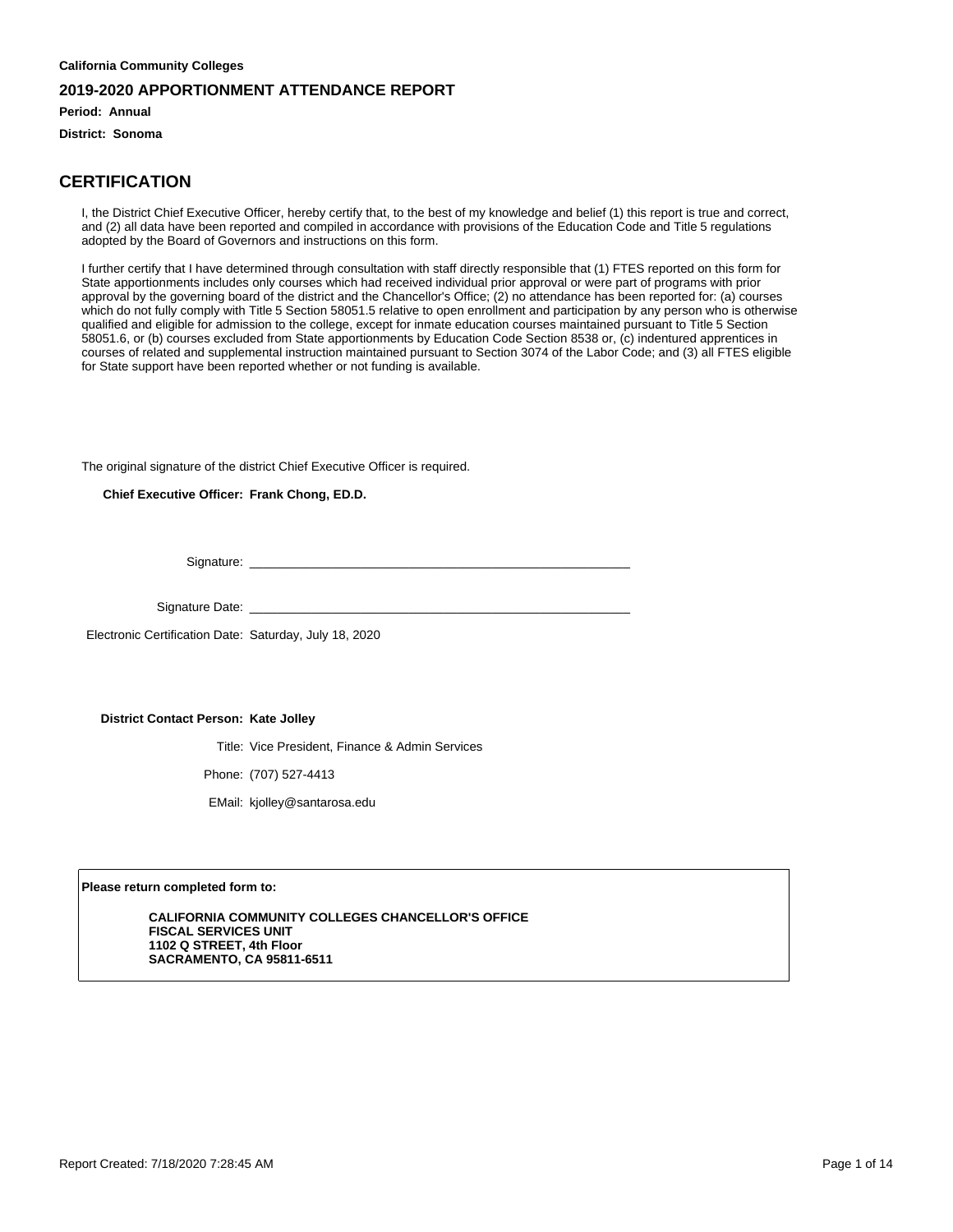**Period: Annual**

**District: Sonoma**

|                                                                         | <b>State Residents</b><br>(and Nonresidents Attending<br><b>Noncredit Courses)</b> |                      |
|-------------------------------------------------------------------------|------------------------------------------------------------------------------------|----------------------|
|                                                                         | <b>Attendance FTES</b>                                                             | <b>Factored FTES</b> |
| Summer Intersession (Summer 2019 Only)                                  |                                                                                    |                      |
| 1. Noncredit (Parts IV.A.1 + VII.A.3)                                   | 695.43                                                                             | 695.43               |
| 2. Credit (Parts III.A.1 + VI.A.1)                                      | 1,237.18                                                                           | 1,237.18             |
| Summer Intersession Courses (Summer 2020 Prior to July 1, 2020)         |                                                                                    |                      |
| 1. Noncredit (Parts IV.B.1 + VII.B.3)                                   | 0.00                                                                               | 0.00                 |
| 2. Credit (Parts III.B.1 + VI.B.2 + VI.B.1)                             | 15.03                                                                              | 15.03                |
| <b>Primary Terms (Exclusive of Summer Intersession)</b>                 |                                                                                    |                      |
| 1. Census Procedure Courses                                             |                                                                                    |                      |
| (a) Weekly Census Contact Hours (Part II)                               | 7,455.16                                                                           | 7,455.16             |
| (b) Daily Census Contact Hours (Part III)                               | 638.56                                                                             | 688.37               |
| 2. Actual Hours of Attendance Procedure Courses                         |                                                                                    |                      |
| (a) Noncredit (Part IV.C)                                               | 2,234.75                                                                           | 2,343.81             |
| (b) Credit (Part IV.D)                                                  | 897.35                                                                             | 934.68               |
| 3. Alternative Attendance Accounting Procedure Courses                  |                                                                                    |                      |
| (a) Weekly Census Procedure Courses (Part V) (Credit)                   | 1,849.49                                                                           | 1,849.49             |
| (b) Daily Census Procedure Courses (Part V) (Credit)                    | 527.16                                                                             | 527.16               |
| (c) Noncredit Independent Study/Distance Education Courses (Part VII.C) | 0.00                                                                               | 0.00                 |
| <b>Total FTES</b>                                                       |                                                                                    |                      |
| <b>Total Credit FTES</b>                                                | 12,619.93                                                                          | 12,707.07            |
| <b>Total Noncredit FTES</b>                                             | 2,930.18                                                                           | 3,039.24             |
| <b>Total FTES</b>                                                       | 15,550.11                                                                          | 15,746.31            |

| <b>Supplemental Information</b>                          | <b>FTES</b> |
|----------------------------------------------------------|-------------|
| Inservice Training Courses                               | 218.75      |
| Basic Skills Courses and Immigrant Education (Noncredit) | 418.00      |
| Basic Skills Courses and Immigrant Education (Credit)    | 157 72      |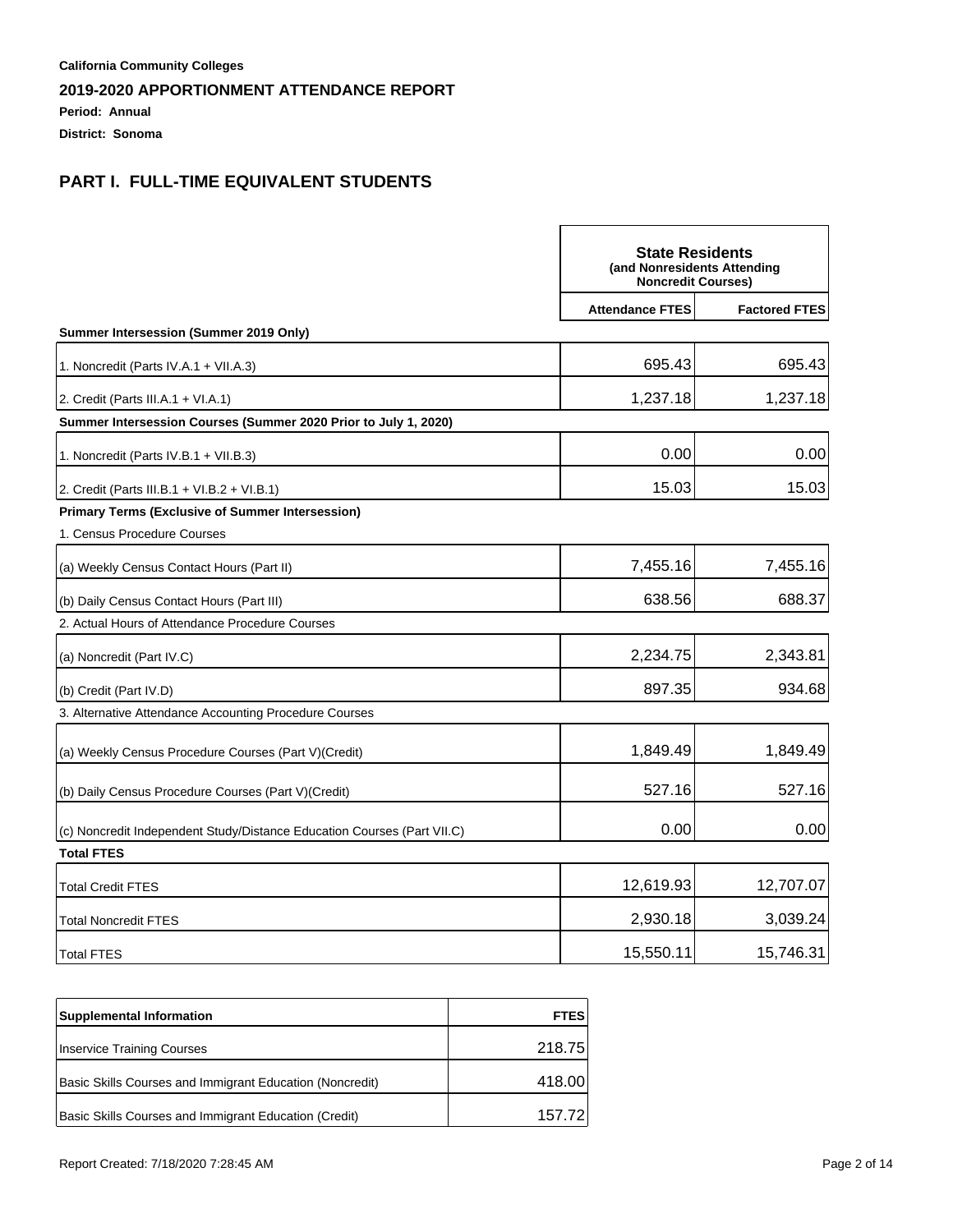**Period: Annual**

**District: Sonoma**

|                                                                         | <b>Nonresidents</b>    |                      |
|-------------------------------------------------------------------------|------------------------|----------------------|
|                                                                         | <b>Attendance FTES</b> | <b>Factored FTES</b> |
| Summer Intersession (Summer 2019 Only)                                  |                        |                      |
| 1. Noncredit (Parts IV.A.1 + VII.A.3)                                   | 0.00                   | 0.00                 |
| 2. Credit (Parts III.A.1 + VI.A.1)                                      | 33.87                  | 33.87                |
| Summer Intersession Courses (Summer 2020 Prior to July 1, 2020)         |                        |                      |
| 1. Noncredit (Parts IV.B.1 + VII.B.3)                                   | 0.00                   | 0.00                 |
| 2. Credit (Parts III.B.1 + VI.B.2 + VI.B.1)                             | 0.39                   | 0.39                 |
| <b>Primary Terms (Exclusive of Summer Intersession)</b>                 |                        |                      |
| 1. Census Procedure Courses                                             |                        |                      |
| (a) Weekly Census Contact Hours (Part II)                               | 191.55                 | 191.55               |
| (b) Daily Census Contact Hours (Part III)                               | 21.65                  | 23.34                |
| 2. Actual Hours of Attendance Procedure Courses                         |                        |                      |
| (a) Noncredit (Part IV.C)                                               | 0.00                   | 0.00                 |
| (b) Credit (Part IV.D)                                                  | 12.28                  | 12.79                |
| 3. Alternative Attendance Accounting Procedure Courses                  |                        |                      |
| (a) Weekly Census Procedure Courses (Part V) (Credit)                   | 31.34                  | 31.34                |
| (b) Daily Census Procedure Courses (Part V) (Credit)                    | 9.88                   | 9.88                 |
| (c) Noncredit Independent Study/Distance Education Courses (Part VII.C) | 0.00                   | 0.00                 |
| <b>Total FTES</b>                                                       |                        |                      |
| Total Credit FTES                                                       | 300.96                 | 303.16               |
| <b>Total Noncredit FTES</b>                                             | 0.00                   | 0.00                 |
| <b>Total FTES</b>                                                       | 300.96                 | 303.16               |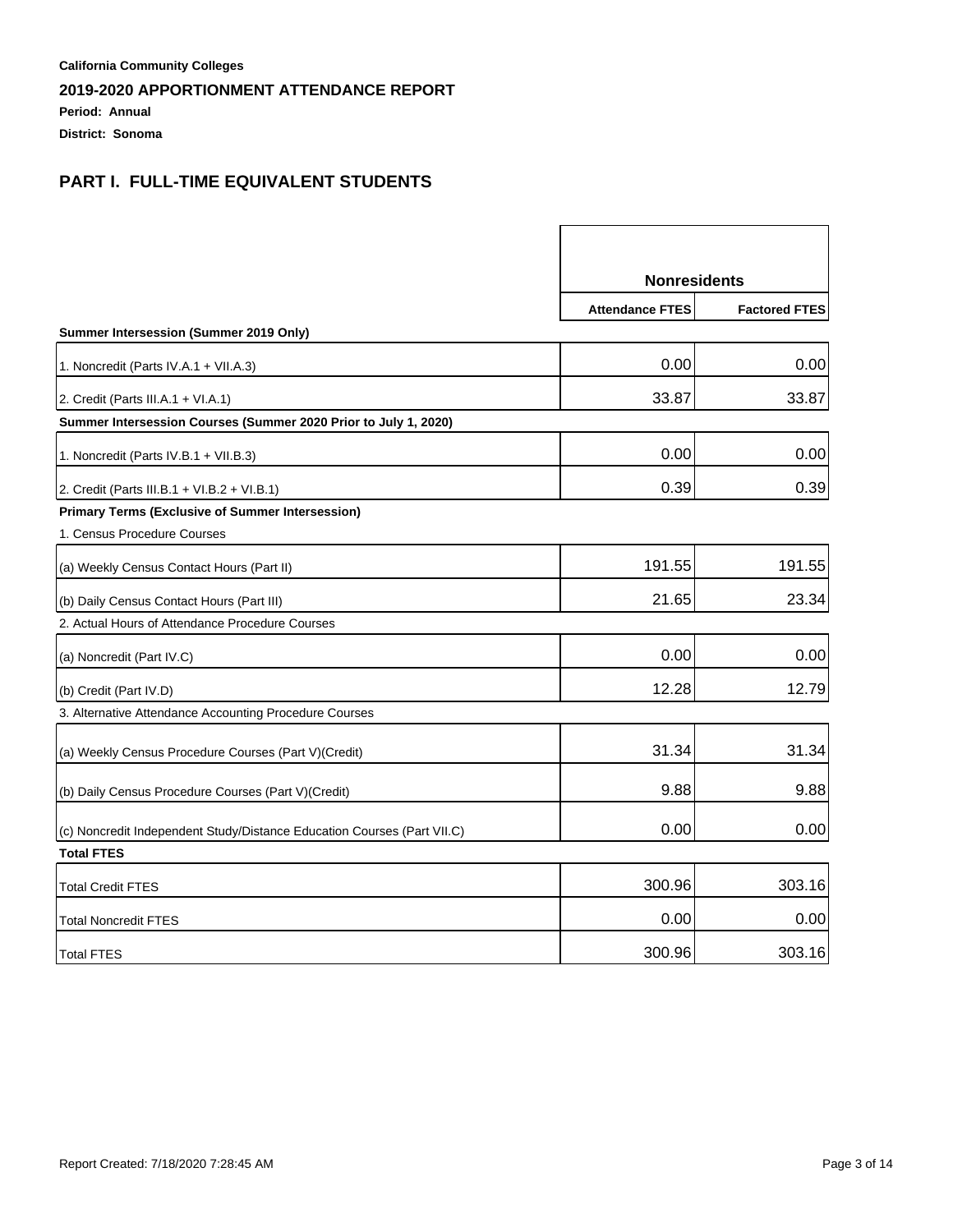**Period: Annual**

**College: Santa Rosa Junior College**

|                                                                         | <b>State Residents</b><br>(and Nonresidents Attending<br><b>Noncredit Courses)</b> |                      |
|-------------------------------------------------------------------------|------------------------------------------------------------------------------------|----------------------|
|                                                                         | <b>Attendance FTES</b>                                                             | <b>Factored FTES</b> |
| Summer Intersession (Summer 2019 Only)                                  |                                                                                    |                      |
| 1. Noncredit (Parts IV.A.1 + VII.A.3)                                   | 695.43                                                                             | 695.43               |
| 2. Credit (Parts III.A.1 + VI.A.1)                                      | 1,237.18                                                                           | 1,237.18             |
| Summer Intersession Courses (Summer 2020 Prior to July 1, 2020)         |                                                                                    |                      |
| 1. Noncredit (Parts IV.B.1 + VII.B.3)                                   | 0.00                                                                               | 0.00                 |
| 2. Credit (Parts III.B.1 + VI.B.2 + VI.B.1)                             | 15.03                                                                              | 15.03                |
| <b>Primary Terms (Exclusive of Summer Intersession)</b>                 |                                                                                    |                      |
| 1. Census Procedure Courses                                             |                                                                                    |                      |
| (a) Weekly Census Contact Hours (Part II)                               | 7,455.16                                                                           | 7,455.16             |
| (b) Daily Census Contact Hours (Part III)                               | 638.56                                                                             | 688.37               |
| 2. Actual Hours of Attendance Procedure Courses                         |                                                                                    |                      |
| (a) Noncredit (Part IV.C)                                               | 2,234.75                                                                           | 2,343.81             |
| (b) Credit (Part IV.D)                                                  | 897.35                                                                             | 934.68               |
| 3. Alternative Attendance Accounting Procedure Courses                  |                                                                                    |                      |
| (a) Weekly Census Procedure Courses (Part V)(Credit)                    | 1,849.49                                                                           | 1,849.49             |
| (b) Daily Census Procedure Courses (Part V) (Credit)                    | 527.16                                                                             | 527.16               |
| (c) Noncredit Independent Study/Distance Education Courses (Part VII.C) | 0.00                                                                               | 0.00                 |
| <b>Total FTES</b>                                                       |                                                                                    |                      |
| <b>Total Credit FTES</b>                                                | 12,619.93                                                                          | 12,707.07            |
| <b>Total Noncredit FTES</b>                                             | 2,930.18                                                                           | 3,039.24             |
| <b>Total FTES</b>                                                       | 15,550.11                                                                          | 15,746.31            |

| <b>Supplemental Information</b>                          | <b>FTES</b> |
|----------------------------------------------------------|-------------|
| Inservice Training Courses                               | 218.75      |
| Basic Skills Courses and Immigrant Education (Noncredit) | 418.00      |
| Basic Skills Courses and Immigrant Education (Credit)    | 157.72      |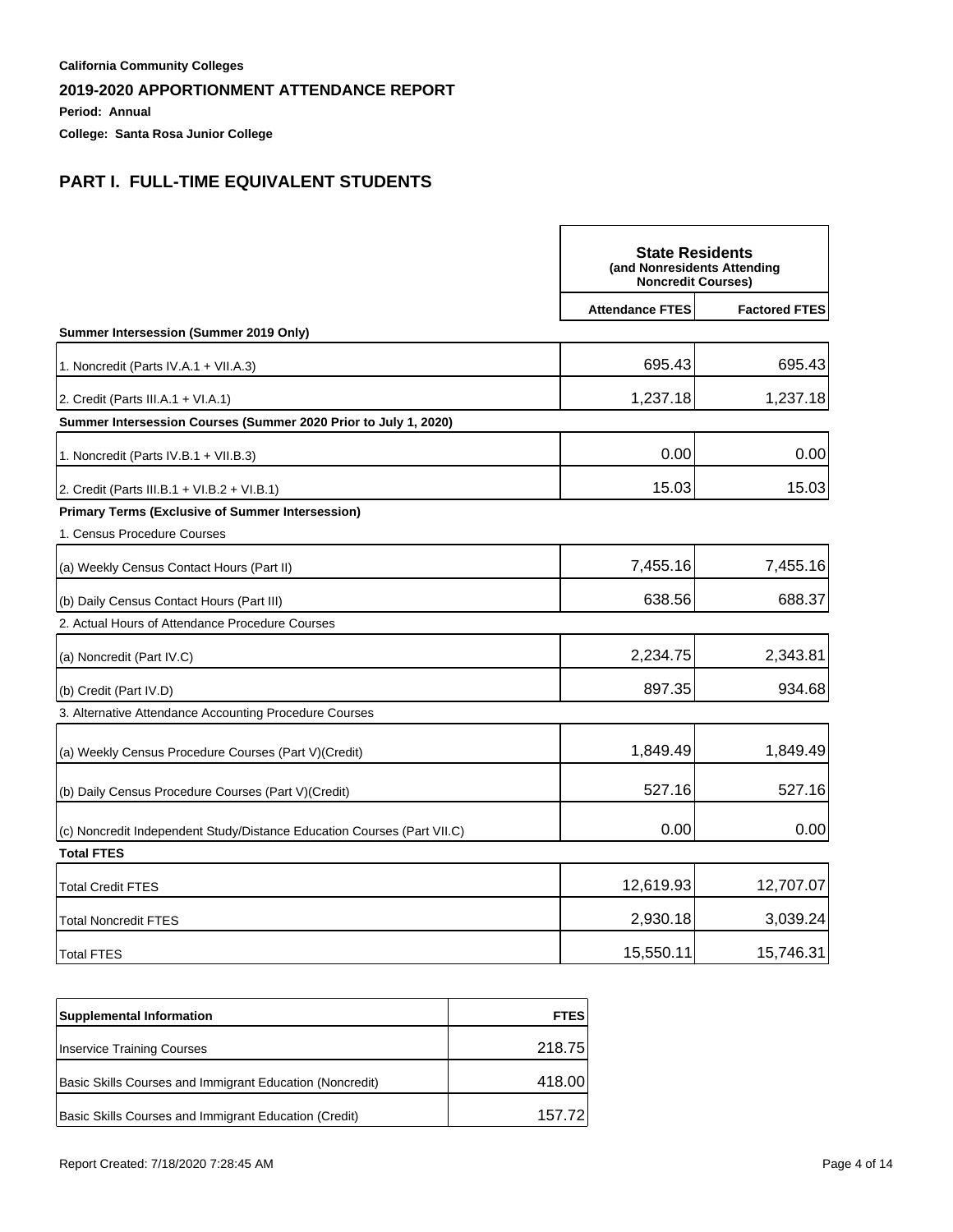**Period: Annual**

**College: Santa Rosa Junior College**

|                                                                         | <b>Nonresidents</b>    |                      |
|-------------------------------------------------------------------------|------------------------|----------------------|
|                                                                         | <b>Attendance FTES</b> | <b>Factored FTES</b> |
| Summer Intersession (Summer 2019 Only)                                  |                        |                      |
| 1. Noncredit (Parts IV.A.1 + VII.A.3)                                   | 0.00                   | 0.00                 |
| 2. Credit (Parts III.A.1 + VI.A.1)                                      | 33.87                  | 33.87                |
| Summer Intersession Courses (Summer 2020 Prior to July 1, 2020)         |                        |                      |
| 1. Noncredit (Parts IV.B.1 + VII.B.3)                                   | 0.00                   | 0.00                 |
| 2. Credit (Parts III.B.1 + VI.B.2 + VI.B.1)                             | 0.39                   | 0.39                 |
| <b>Primary Terms (Exclusive of Summer Intersession)</b>                 |                        |                      |
| 1. Census Procedure Courses                                             |                        |                      |
| (a) Weekly Census Contact Hours (Part II)                               | 191.55                 | 191.55               |
| (b) Daily Census Contact Hours (Part III)                               | 21.65                  | 23.34                |
| 2. Actual Hours of Attendance Procedure Courses                         |                        |                      |
| (a) Noncredit (Part IV.C)                                               | 0.00                   | 0.00                 |
| (b) Credit (Part IV.D)                                                  | 12.28                  | 12.79                |
| 3. Alternative Attendance Accounting Procedure Courses                  |                        |                      |
| (a) Weekly Census Procedure Courses (Part V) (Credit)                   | 31.34                  | 31.34                |
| (b) Daily Census Procedure Courses (Part V) (Credit)                    | 9.88                   | 9.88                 |
| (c) Noncredit Independent Study/Distance Education Courses (Part VII.C) | 0.00                   | 0.00                 |
| <b>Total FTES</b>                                                       |                        |                      |
| Total Credit FTES                                                       | 300.96                 | 303.16               |
| <b>Total Noncredit FTES</b>                                             | 0.00                   | 0.00                 |
| <b>Total FTES</b>                                                       | 300.96                 | 303.16               |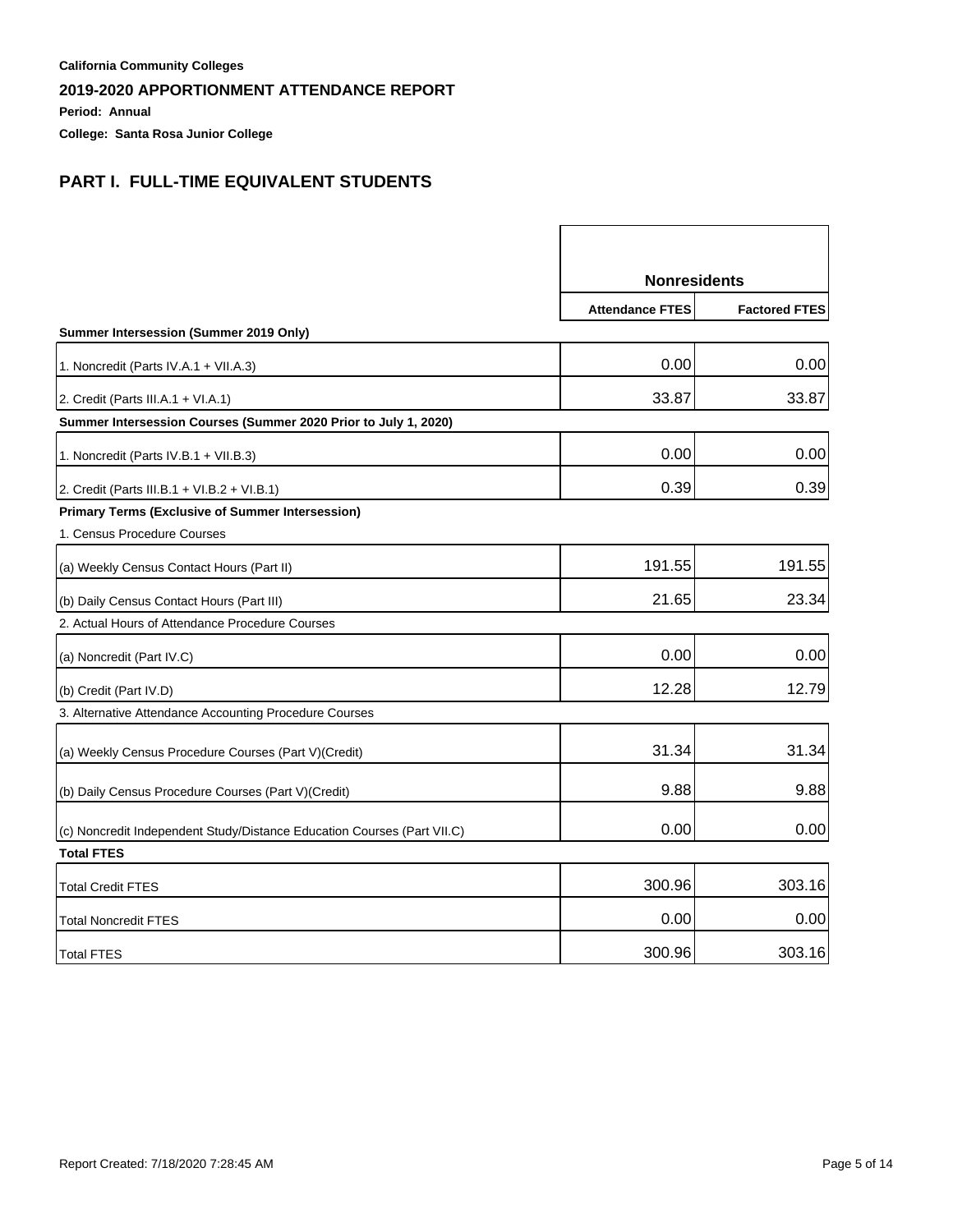**Period: Annual**

**College: Santa Rosa Junior College**

# **ADJUSTMENT TO FULL-TIME EQUIVALENT STUDENTS (FTES)**

| Reference:<br>Education Code Section 84890<br>Title 5 Sections 55700ff, 55720ff                                           | <b>Total Faculty Contact</b><br><b>Hours of Instruction</b><br><b>Released for</b><br><b>Flex-Time Activities</b><br>(see Instructions 2 & 3) | <b>Total Faculty Contact</b><br><b>Hours of Instruction</b><br>(Actual Teaching Hours)<br>of All Instructors<br>in the Academic Year<br><b>Exclusive of</b><br>any Intersession<br>(see Instructions 5) | <b>F</b> Factor |
|---------------------------------------------------------------------------------------------------------------------------|-----------------------------------------------------------------------------------------------------------------------------------------------|---------------------------------------------------------------------------------------------------------------------------------------------------------------------------------------------------------|-----------------|
| A. Credit Courses                                                                                                         |                                                                                                                                               |                                                                                                                                                                                                         |                 |
| 1. Weekly Census Procedure Courses<br>2. Daily Census Procedure Courses                                                   | 299.15                                                                                                                                        | 3,837.64                                                                                                                                                                                                | 1.0780          |
| 3. Positive Attedance Credit Courses                                                                                      | 216.42                                                                                                                                        | 5,202.81                                                                                                                                                                                                | 1.0416          |
| 4. Alternative Attendance Accounting Procedure<br>a. Weekly Census Procedure Courses<br>b. Daily Census Procedure Courses | 0.00                                                                                                                                          | 0.00                                                                                                                                                                                                    | 1.0000          |
| <b>B. Noncredit Courses</b>                                                                                               |                                                                                                                                               |                                                                                                                                                                                                         |                 |
| 1. Positive Attendance                                                                                                    | 292.94                                                                                                                                        | 6,003.33                                                                                                                                                                                                | 1.0488          |
| 2. Noncredit Distance Education                                                                                           | 0.00                                                                                                                                          | 0.00                                                                                                                                                                                                    | 1.0000          |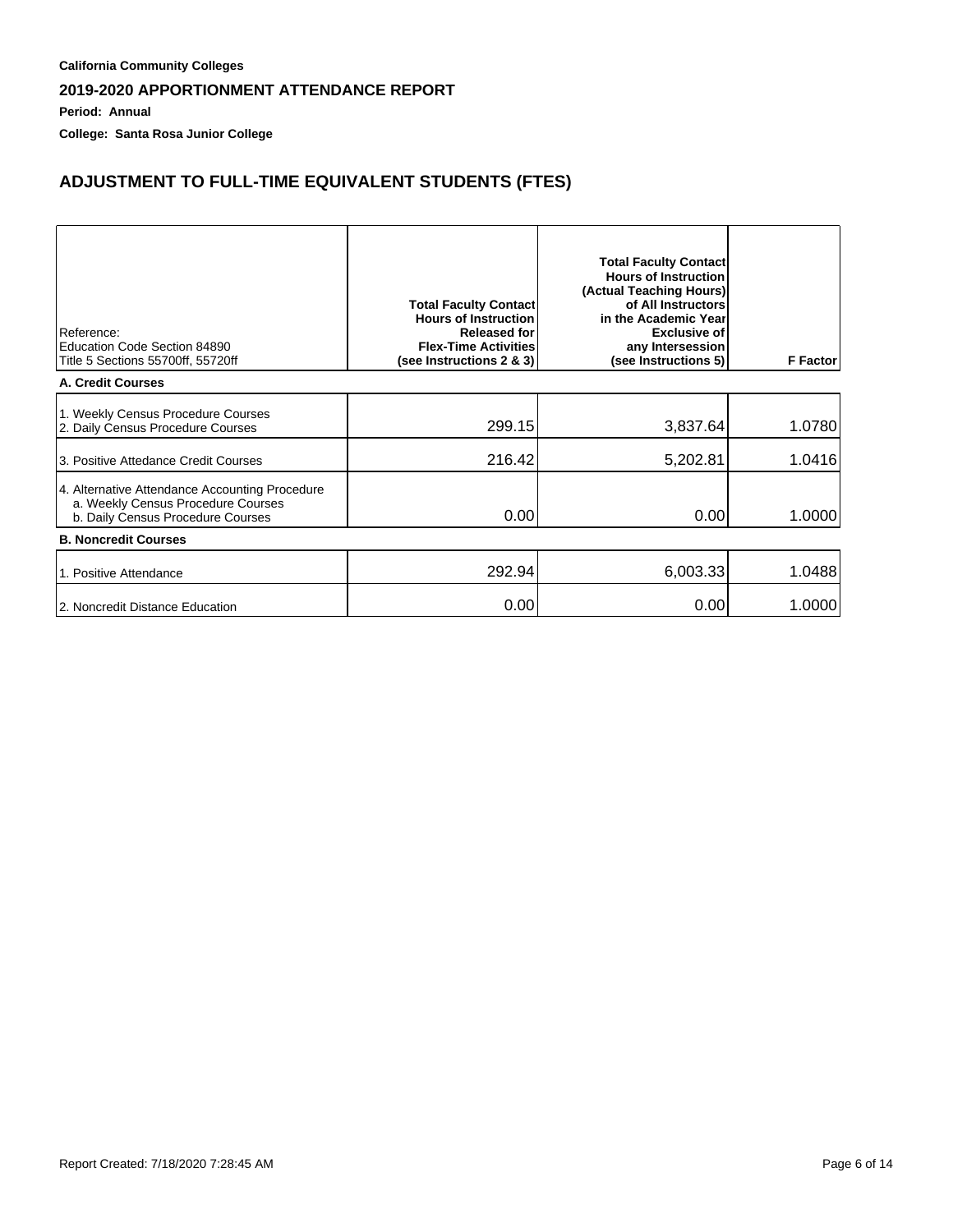**Period: Annual**

**District: Sonoma**

#### **PART IX. AB 540 Headcount, Special Admit FTES and Inmates in Correctional Facilities FTES**

#### **AB 540 Headcount Report**

In the space provided below, for the District as a whole, please provide the total number of students who received the Nonresident tuition fee exemption under AB 540 for the Fiscal Year. This total should include any student that was considered to be an AB 540 student during any part of a term/session and should be an unduplicated student headcount (e.g. please count each student only once, regardless of how many terms/sessions they attended). This data collection will be considered to be a limited survey instrument and not tied or associated with FTES counts. Supporting documentation does not need to be submitted with this report.

| Hes<br>.<br>. .<br>วนทเ | ١ı |
|-------------------------|----|
|                         |    |

#### **Special Admit (Full-Time and Part-Time) P.E. Credit FTES Report**

In the spaces provided below, please provide the requested districtwide Fiscal Year FTES information of special "admit" part-time and fulltime students eligible to attend the Colleges of the District pursuant to Education Code Section 48800 or 48800.5. Please refer to Legal Advisory 05-01 and the Contracted District Audit Manual for the Fiscal Year, State Compliance Item No. 427.

| Total FTES of Special Part-Time<br>and Full-Time Students<br>(Column 1) | Total FTES of Special Part-Time<br>and Full-Time Students in P.E.<br>Courses<br>(Column 2) | Total Reported* FTES of Special<br><b>I Part-Time and Full-Time Students I</b><br>in P.E. Courses<br>(Column 3) | Percent of Reported* FTES of<br>Special Part-Time and Full-Time<br>Students in P.E. Courses<br>(Column 3/Column 1) |
|-------------------------------------------------------------------------|--------------------------------------------------------------------------------------------|-----------------------------------------------------------------------------------------------------------------|--------------------------------------------------------------------------------------------------------------------|
| 489.14                                                                  | 12.79                                                                                      | 10.36I                                                                                                          | 2.12%                                                                                                              |

#### **Inmates in Correctional Facilities FTES**

In the spaces provided below, please provide the requested districtwide Fiscal Year FTES information of incarcerated students eligible to attend the Colleges of the District pursuant to Education Code Section 84810.5(a).

| Total FTES of Incarcerated | Credit FTES of Incarcerated | Noncredit FTES of Incarcerated |
|----------------------------|-----------------------------|--------------------------------|
| <b>Students</b>            | <b>Students</b>             | <b>Students</b>                |
| (Column 1)                 | (Column 2)                  | (Column 3)                     |
| 7 11                       | 7 1 1                       |                                |

\* Reported FTES amounts should represent amounts that are subsets of FTES data certified and reported in the Annual CCFS-320 - Resident FTES, Part I, A through D. FTES shall be computed and rounded to two decimal places. Supporting documentation does not need to be submitted with this report, but should be retained by the District as records back to audit pursuant to Title 5 Section 59025.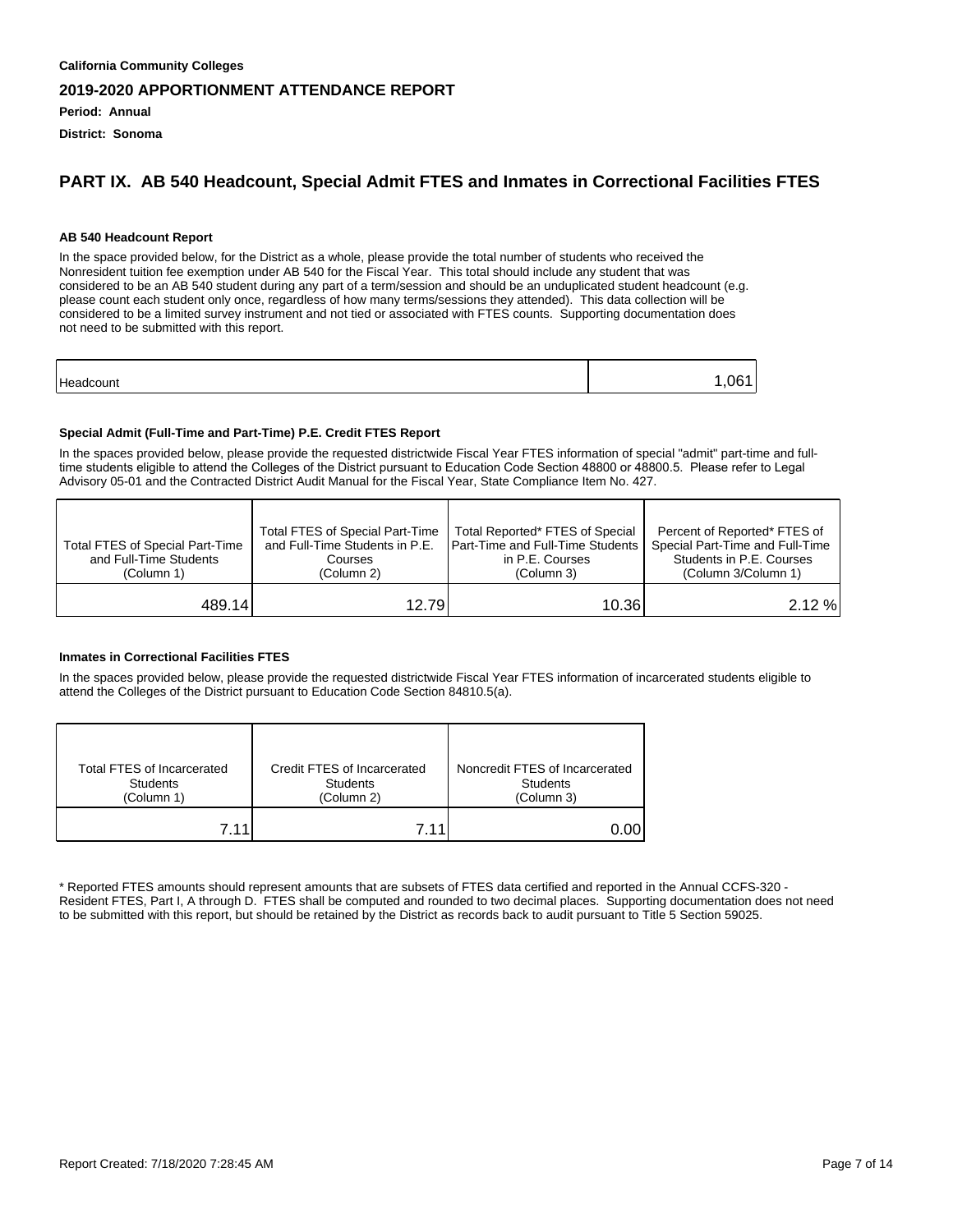| <b>Control Number</b> | <b>Course ID</b> | <b>Course Title</b>                                      | <b>Total FTES</b> | <b>Number of Sections</b> |
|-----------------------|------------------|----------------------------------------------------------|-------------------|---------------------------|
| CCC000591944          | ADLTED501        | Basic Academic Skills and GED Preparation - Reading 1    | 0.00              | 0                         |
| CCC000591945          | ADLTED502        | Basic Academic Skills and GED Preparation - Reading 2    | 0.00              | 0                         |
| CCC000591946          | ADLTED503        | Basic Academic Skills and GED Preparation - Reading 3    | 0.00              | 0                         |
| CCC000591947          | ADLTED511        | Basic Academic Skills and GED Preparation - Writing 1    | 0.00              | 0                         |
| CCC000591948          | ADLTED512        | Basic Academic Skills and GED Preparation - Writing 2    | 0.00              | 0                         |
| CCC000591949          | ADLTED513        | Basic Academic Skills and GED Preparation - Writing 3    | 0.00              | 0                         |
| CCC000591950          | ADLTED521        | Basic Academic Skills and GED Preparation - Math 1       | 0.00              | 0                         |
| CCC000591951          | ADLTED522        | Basic Academic Skills and GED Preparation - Math 2       | 0.00              | 0                         |
|                       |                  | Basic Academic Skills and GED Preparation - Math 3       | 0.00              | 0                         |
| CCC000591952          | ADLTED523        | Basic Academic Skills and GED Preparation-Science 1      |                   |                           |
| CCC000593624          | ADLTED531        | Basic Academic Skills and GED Preparation-Science 2      | 0.00              | 0                         |
| CCC000593625          | ADLTED532        | Basic Academic Skills and GED Preparation-Science 3      | 0.00              | 0                         |
| CCC000593626          | ADLTED533        |                                                          | 0.00              | 0                         |
| CCC000593627          | ADLTED541        | Basic Academic Skills and GED Preparation-Social Science | 0.00              | 0                         |
| CCC000593628          | ADLTED542        | Basic Academic Skills and GED Preparation-Social Science | 0.00              | 0                         |
| CCC000593151          | ADLTED5701       | Writing and Reading Improvement for Test Preparation     | 0.00              | 0                         |
| CCC000593152          | ADLTED5702       | Grammar Improvement for Test Preparation                 | 0.00              | 0                         |
| CCC000592398          | ADLTED601        | Understanding the Adult Learner: Teach/Learn Modalities  | 0.00              | 0                         |
| CCC000592236          | ADLTED602        | <b>Creating Course Management Documents</b>              | 0.00              | 0                         |
| CCC000592399          | ADLTED603        | Lesson Planning: Time Management and Transitions         | 0.00              | 0                         |
| CCC000592400          | ADLTED604        | Designing Assignments to Meet Learning Objectives        | 0.00              | U                         |
| CCC000592436          | ADLTED605        | <b>Assessment Techniques</b>                             | 0.00              | 0                         |
| CCC000592437          | ADLTED606        | Scaffolding for Low Literacy Learners                    | 0.00              | $\mathbf 0$               |
| CCC000592438          | ADLTED607        | Technology in the Adult Education Classroom              | 0.00              | 0                         |
| CCC000592439          | ADLTED608        | <b>Classroom Management Techniques</b>                   | 0.00              | 0                         |
| CCC000595460          | ADLTED609        | Teaching to College and Career Readiness                 | 0.00              | 0                         |
| CCC000605516          | ADLTED610        | <b>Career Education Teaching Strategies</b>              | 0.00              | $\pmb{0}$                 |
| CCC000592440          | ADLTED611        | <b>Team Teaching Practices</b>                           | 0.00              | $\overline{0}$            |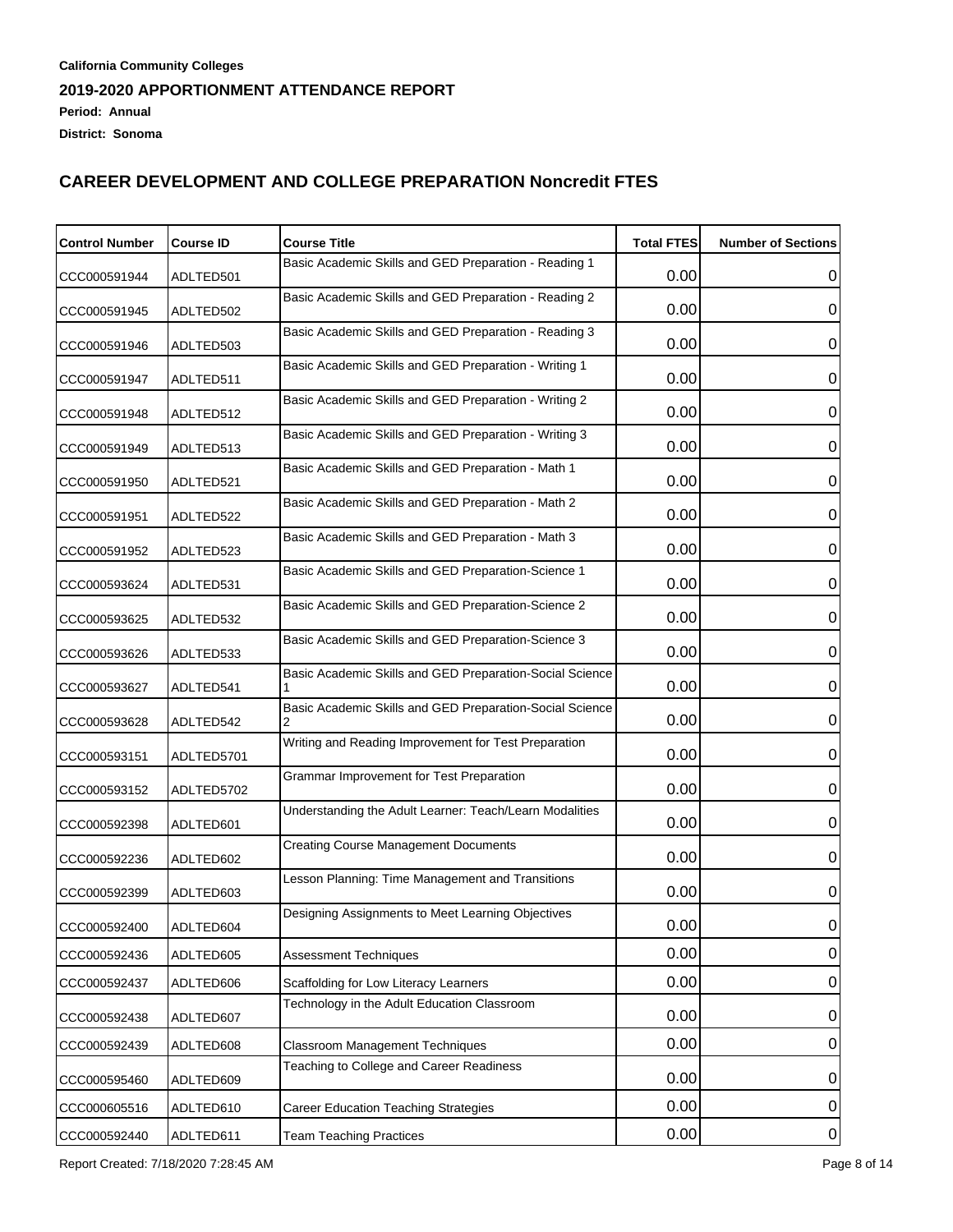| <b>Control Number</b> | <b>Course ID</b> | <b>Course Title</b>                                             | <b>Total FTES</b> | <b>Number of Sections</b> |
|-----------------------|------------------|-----------------------------------------------------------------|-------------------|---------------------------|
| CCC000602891          | ADLTED613        | Strategies for Teaching Students with Disabilities              | 0.00              | O                         |
| CCC000606244          | ADLTED6141       | Organizational Skills for Success                               | 0.00              | 0                         |
| CCC000607720          | ADLTED6142       | Foundational Skills and Healthy Habits for Success              | 8.82              | 6                         |
| CCC000607721          | ADLTED6143       | Planning for Professional Success                               | 0.00              | 0                         |
| CCC000607722          | ADLTED6144       | Financial Preparation for Successful Transition to Work         | 0.00              | 0                         |
| CCC000580348          | ADLTED721        | Workplace Arithmetic--Part 1                                    | 0.45              | $\overline{2}$            |
| CCC000580347          | ADLTED722        | <b>Workplace Arithmetic--Part 2</b>                             | 0.40              | 1                         |
| CCC000607297          | ADLTED722        | <b>Workplace Arithmetic--Part 2</b>                             | 0.00              | $\mathbf 0$               |
| CCC000583895          | ADLTED723        | <b>Financial Mathematics</b>                                    | 0.00              | $\mathbf 0$               |
| CCC000583894          | ADLTED724        | <b>Business Mathematics Using Excel</b>                         | 0.00              | 0                         |
| CCC000583896          | ADLTED730        | First Aid, CPR, AED and Bloodborne Pathogens                    | 0.71              | 3                         |
| CCC000591953          | ADLTED731A       | Child Care Provider 1: Child Development                        | 3.66              | 4                         |
| CCC000591954          | ADLTED731B       | Child Care Provider 2: Curriculum and Program<br>Development    | 0.00              | 1                         |
| CCC000591955          | ADLTED731C       | Child Care Provider 3: Professional Operations and<br>Licensing | 1.19              | 2                         |
| CCC000586609          | ADLTED734A       | Foster Parent Preparation: Part I                               | 0.00              | $\mathbf 0$               |
| CCC000586610          | ADLTED734B       | Foster Parent Preparation: Part II                              | 0.00              | $\mathbf 0$               |
| CCC000591956          | ADLTED7351       | Early Start Developmental Screening Tools                       | 0.00              | $\mathbf 0$               |
| CCC000591957          | ADLTED7352       | Trauma Informed Relationships--Part 1                           | 0.00              | $\mathbf 0$               |
| CCC000591958          | ADLTED7353       | Trauma Informed Relationships--Part 2                           | 0.00              | $\mathbf 0$               |
| CCC000592441          | ADLTED736A       | Medically Fragile Infants--Part 1                               | 0.00              | $\mathbf 0$               |
| CCC000592442          | ADLTED736B       | Medically Fragile Infants--Part 2 Practicum                     | 0.00              | $\mathbf 0$               |
| CCC000602892          | ADLTED7371       | Personal Care Attendant 1: Basic Care                           | 0.00              | 0                         |
| CCC000602893          | ADLTED7372       | Personal Care Attendant 2: Dementia and End of Life Care        | 0.00              | 0                         |
| CCC000602894          | ADLTED7373       | Personal Care Attendant 3: Practicum                            | 0.00              | 0                         |
| CCC000583892          | ADLTED740        | OSHA 10 Certification Preparation                               | 0.80              |                           |
| CCC000592237          | ADLTED741        | Forklift Operation--Sitting and Standing                        | 0.00              | 0                         |
| CCC000586737          | ADLTED742        | Hardscaping: Irrigation and Non-plant Features                  | 0.76              | 1                         |
| CCC000595462          | ADLTED7422       | Hardscaping 2: Non-Plant Features                               | 0.00              | 0                         |
| CCC000586585          | ADLTED743        | Softscape: Plants and Environmental Conditions                  | 0.62              | 1                         |
| CCC000586586          | ADLTED744        | Survey of the Building Trades and Construction Industry         | 0.58              | $\overline{\mathbf{c}}$   |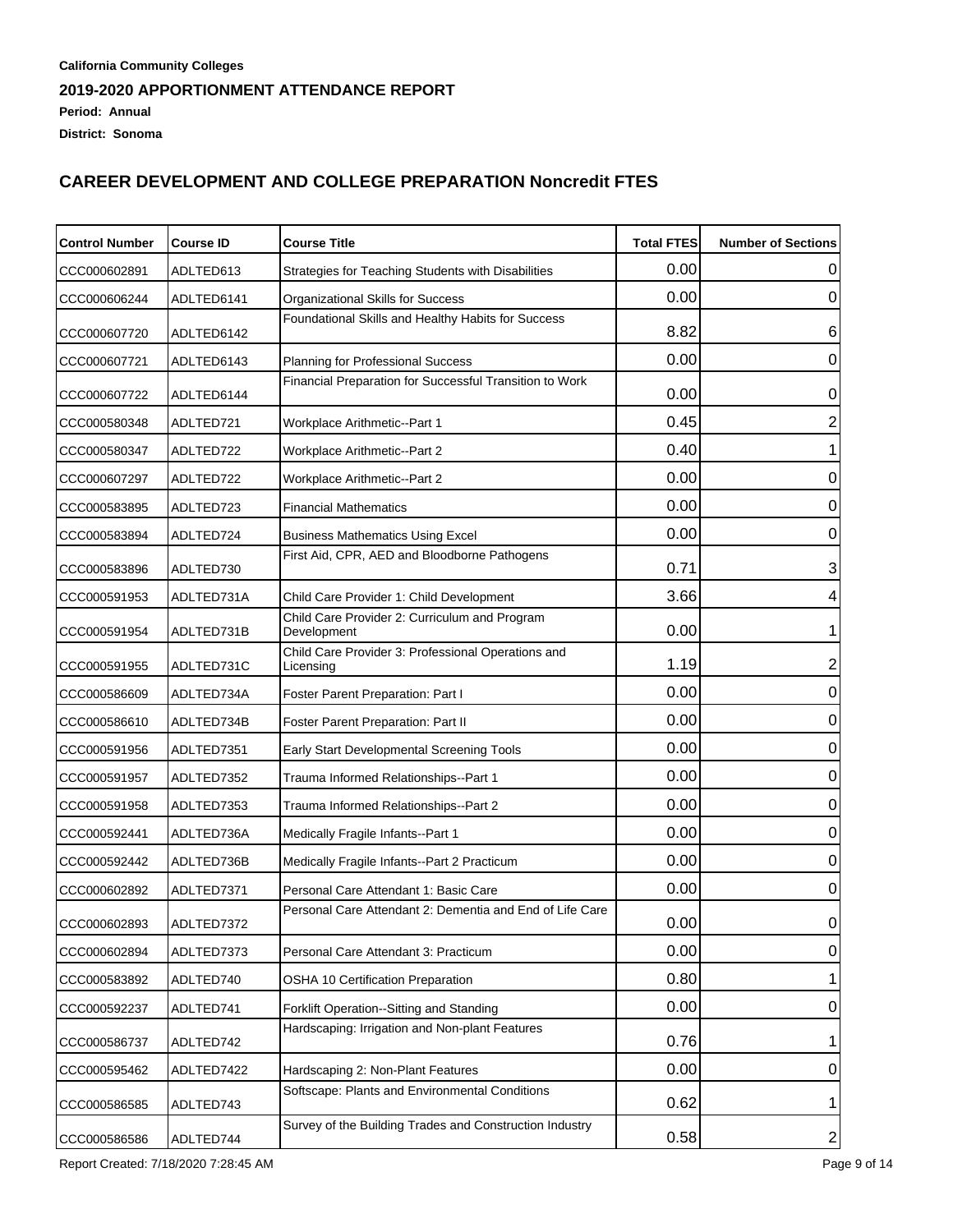| <b>Control Number</b> | <b>Course ID</b> | <b>Course Title</b>                                                  | <b>Total FTES</b> | <b>Number of Sections</b> |
|-----------------------|------------------|----------------------------------------------------------------------|-------------------|---------------------------|
| CCC000586580          | ADLTED7451       | Communication for Construction Trades Part 1                         | 0.00              | 0                         |
| CCC000586581          | ADLTED7452       | <b>Communication for Construction Trades Part 2</b>                  | 0.00              | 0                         |
| CCC000586583          | ADLTED746        | Introduction to Plan Reading for Building Trades                     | 1.18              |                           |
| CCC000595463          | ADLTED7481       | Edible Landscaping                                                   | 0.50              |                           |
| CCC000595464          | ADLTED7482       | Introduction to Nursery Operations                                   | 0.00              | 0                         |
| CCC000595465          | ADLTED7483       | Introduction to Vegetation Management for Fire Prevention            | 0.00              | 0                         |
| CCC000602895          | ADLTED7484       | Introduction to Tree Maintenance and Pruning                         | 0.00              | 0                         |
| CCC000603766          | ADLTED7485       | Introduction to Sprinkler Repair and Maintenance                     | 0.00              | 0                         |
| CCC000607823          | ADLTED7486       | Landscape Equipment Operations                                       | 0.00              | 0                         |
| CCC000592443          | ADLTED7491       | OSHA 30--Construction Industry Procedures                            | 0.00              | 0                         |
| CCC000592444          | ADLTED7492       | OSHA 30--General Industry Procedures                                 | 0.00              | 0                         |
| CCC000583459          | ADLTED751        | How to Start A Small Business                                        | 1.10              | $\overline{2}$            |
| CCC000583458          | ADLTED752        | <b>Small Business Financing</b>                                      | 0.69              | $\overline{2}$            |
| CCC000583457          | ADLTED753        | Marketing for a Small Business                                       | 1.42              | $\overline{2}$            |
| CCC000583891          | ADLTED756        | Managing a Small Business                                            | 0.00              | $\mathbf 0$               |
| CCC000582299          | ADLTED761        | Basic Computers: Level 1                                             | 0.00              | 0                         |
| CCC000596178          | ADLTED7611       | Basic Computer Operations 1: Computer Operations                     | 2.82              | 5                         |
| CCC000594429          | ADLTED7612       | Basic Computer Operations 2: Beginning MS Word<br>Processing         | 2.09              | 5                         |
| CCC000596179          | ADLTED7613       | Basic Computer Operations 3: Format MS Word & Email<br>Groups        | 2.84              | 4                         |
| CCC000596334          | ADLTED7614       | Basic Computer Operations 4: Google Calendar and MS<br>Word          | 2.49              | 5                         |
| CCC000596335          | ADLTED7615       | Basic Computer Operations 5: MS Word, Google Docs,<br>Excel          | 0.97              | $\overline{c}$            |
| CCC000596336          | ADLTED7616       | Basic Computer Operations 6: Basic Excel and Google<br><b>Sheets</b> | 2.09              | 4                         |
| CCC000607723          | ADLTED7617       | Google Tools and Applications I: Drive, Docs, Sheets,<br>Canva       | 1.59              | 3                         |
| CCC000607724          | ADLTED7618       | Google Tools and Applications II: Forms, Photos, Sites               | 1.66              | 3                         |
| CCC000607725          | ADLTED7619       | Google Tools and Applications III: PowerPoint& Google<br>Slides      | 0.00              | 0                         |
| CCC000582298          | ADLTED762        | Basic Computers: Level 2                                             | 0.00              | 0                         |
| CCC000582297          | ADLTED763        | Basic Computers: Level 3                                             | 0.00              | 0                         |
| CCC000586611          | ADLTED764        | Introduction to Student Information Systems                          | 0.98              | $\sqrt{5}$                |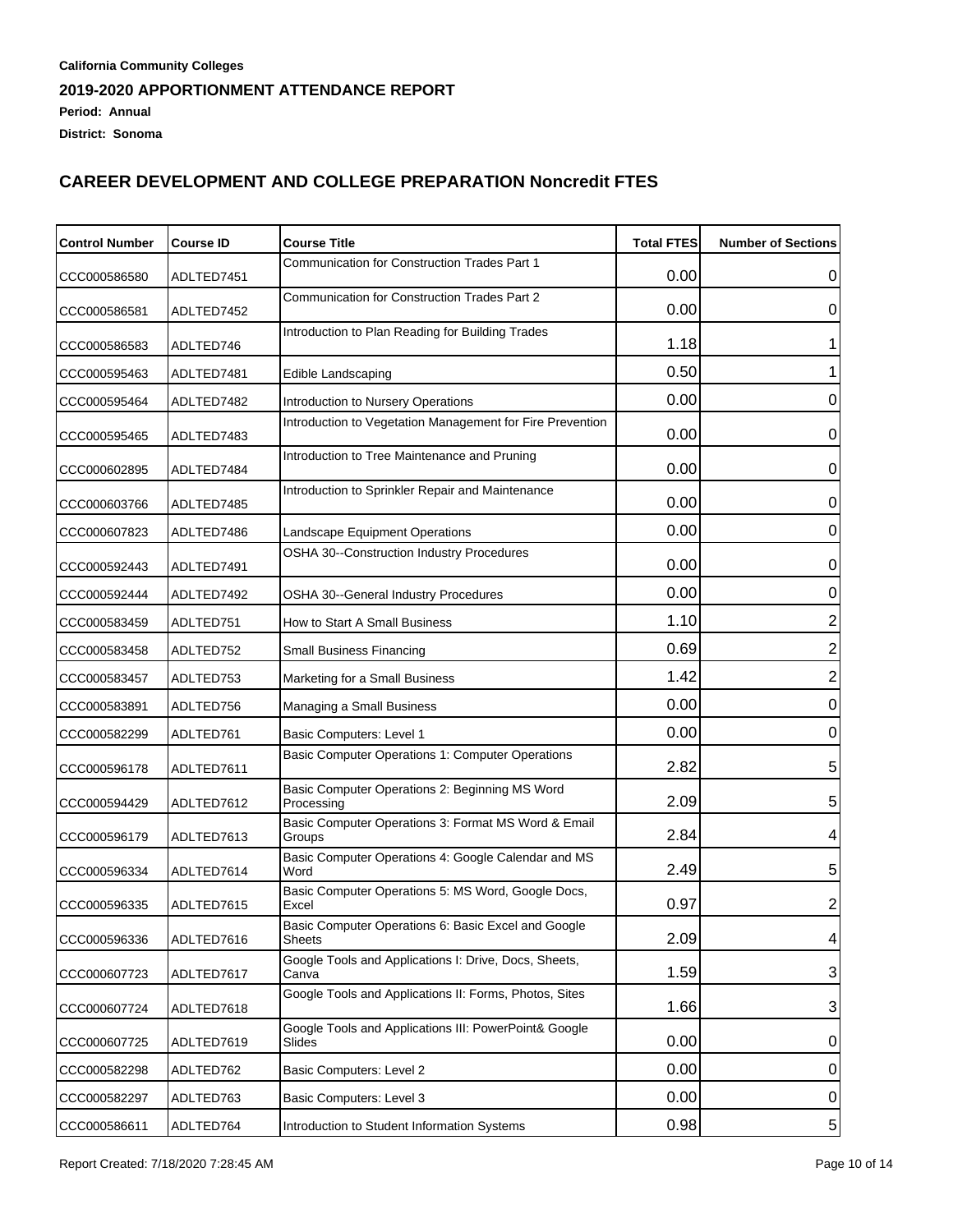| <b>Control Number</b> | <b>Course ID</b> | <b>Course Title</b>                                         | <b>Total FTES</b> | <b>Number of Sections</b> |
|-----------------------|------------------|-------------------------------------------------------------|-------------------|---------------------------|
| CCC000583456          | ADLTED7651       | Basic Keyboarding, Part I                                   | 0.00              | O                         |
| CCC000583893          | ADLTED7652       | Basic Keyboarding, Part II                                  | 0.00              | 0                         |
| CCC000586587          | ADLTED7661       | Workforce Preparation 1: Soft Skills in the Workplace       | 0.00              | 0                         |
| CCC000586588          | ADLTED7662       | Workforce Preparation 2: Lifelong Learning/Professionalism  | 0.00              | 0                         |
| CCC000586589          | ADLTED7663       | Workforce Preparation 3: Communication, Customer<br>Service | 0.00              | 0                         |
| CCC000596337          | ADLTED7664       | Workforce Preparation 4: College Transitions to Careers     | 0.00              | 0                         |
| CCC000596338          | ADLTED7665       | <b>Workforce Preparation 5: Transition To Careers</b>       | 0.00              | 0                         |
| CCC000596339          | ADLTED7666       | Workforce Preparation 6: Introduction to Workplace English  | 0.00              | 0                         |
| CCC000583455          | ADLTED771        | <b>Customer Service</b>                                     | 0.00              | 0                         |
| CCC000592445          | ADLTED772        | Introduction to Tourism and Hospitality                     | 0.00              | 0                         |
| CCC000592446          | ADLTED773        | Sonoma County Tourism Ambassador Certification              | 0.00              | 0                         |
| CCC000591959          | ADLTED774        | <b>Green Hotel Service Work</b>                             | 0.00              | 0                         |
| CCC000586584          | ADLTED780        | Introduction to Restaurant Services                         | 0.00              | 0                         |
| CCC000582416          | ADLTED781        | Introduction to Culinary Math Part 1                        | 0.00              | 0                         |
| CCC000582415          | ADLTED782        | Introduction to Culinary Math Part 2                        | 0.00              | 0                         |
| CCC000582295          | ADLTED783        | Workforce Preparation--Food Sanitation & Safety             | 0.00              | 0                         |
| CCC000582296          | ADLTED784        | Commercial Food Preparation and Service                     | 0.00              | 0                         |
| CCC000583454          | ADLTED791        | <b>Personal Finance</b>                                     | 0.00              | 0                         |
| CCC000583453          | ADLTED792        | Planning for the Financial Future                           | 0.45              |                           |
| CCC000592447          | ADLTED793        | Student Support Worker 1: Introduction to Student Success   | 0.00              | 0                         |
| CCC000595828          | ADLTED794        | Student Support Worker 2                                    | 0.00              | 0                         |
| CCC000446329          | CSKLS731         | Academic Skills I                                           | 48.14             | 42                        |
| CCC000446330          | CSKLS732         | Academic Skills II                                          | 24.71             | 26                        |
| CCC000446331          | CSKLS733         | Academic Skills III                                         | 48.14             | 34                        |
| CCC000517265          | <b>ESL 713CP</b> | Beginning-Low Non-Credit ESL Conversation/Pronunciation     | 10.63             | 8 <sup>2</sup>            |
| CCC000517266          | <b>ESL 714CP</b> | Beginning-High Non-Credit ESL<br>Conversation/Pronunciation | 16.76             | 15                        |
| CCC000517267          | <b>ESL 716CP</b> | Interrmediate Non-Credit ESL Conversation/Pronunciation     | 12.64             | 12                        |
| CCC000517271          | <b>ESL 722</b>   | Introduction to ESL Computer Basics                         | 7.88              | 7                         |
| CCC000291182          | <b>ESL701</b>    | Development of Literacy Skills in Native Language           | 2.74              | $\mathbf{2}$              |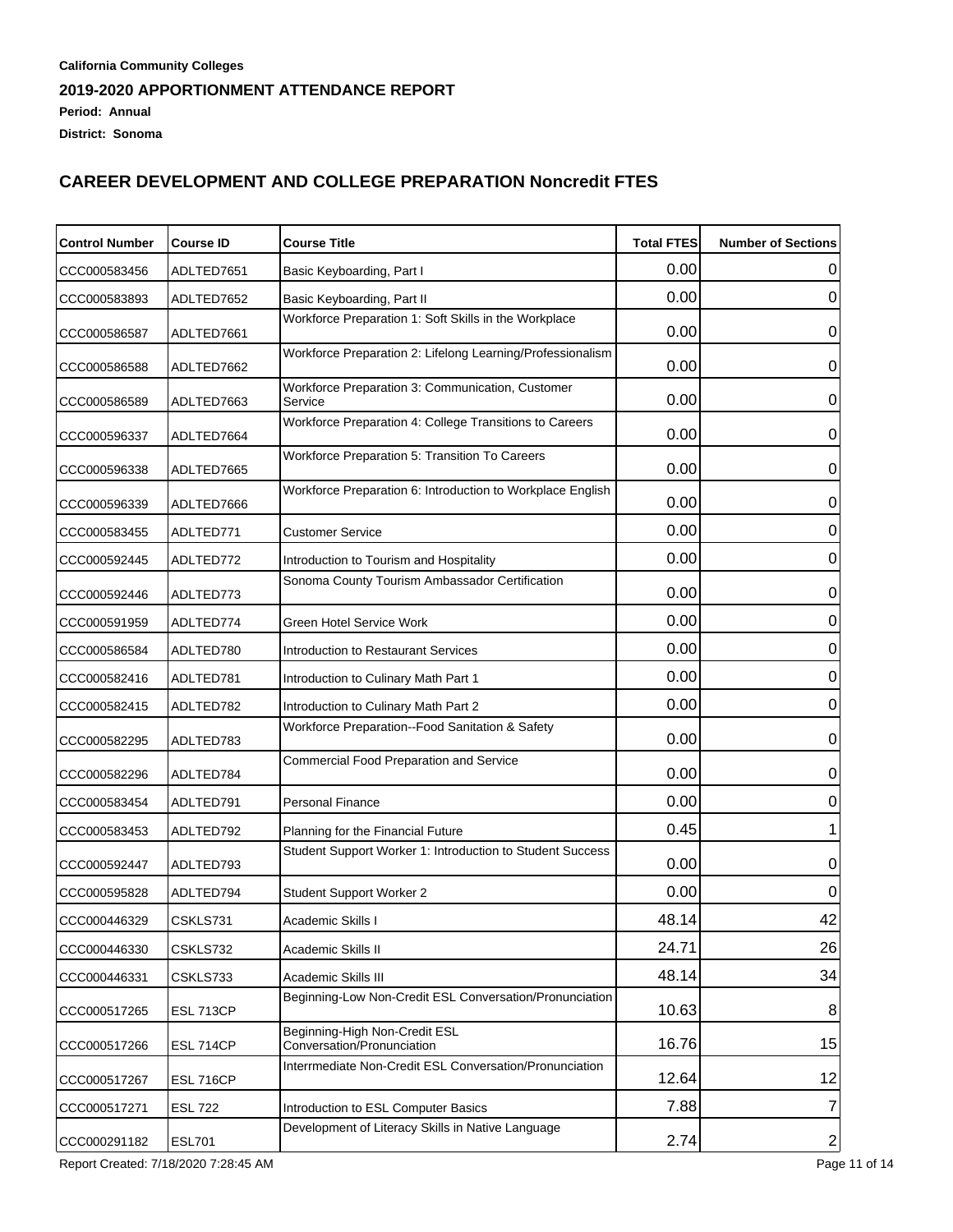### **California Community Colleges 2019-2020 APPORTIONMENT ATTENDANCE REPORT Period: Annual District: Sonoma**

# **CAREER DEVELOPMENT AND COLLEGE PREPARATION Noncredit FTES**

| <b>Control Number</b> | <b>Course ID</b> | <b>Course Title</b>                                                | <b>Total FTES</b> | <b>Number of Sections</b> |
|-----------------------|------------------|--------------------------------------------------------------------|-------------------|---------------------------|
| CCC000052475          | <b>ESL706</b>    | English Skills Workshop                                            | 0.00              |                           |
| CCC000251854          | <b>ESL712</b>    | Beginning Non-Credit ESL Literacy                                  | 10.91             | 12                        |
| CCC000069822          | <b>ESL713</b>    | Beginning/Low Non-Credit English as a Second Language              | 67.87             | 35                        |
| CCC000526140          | ESL713RW         | Beginning-Low Non-Credit ESL Reading/Writing                       | 0.00              | 0                         |
| CCC000296179          | <b>ESL714</b>    | Beginning High Non-Credit English as a Second Language             | 64.61             | 32                        |
| CCC000526139          | ESL714RW         | Beginning-High Non-Credit ESL Reading/Writing                      | 12.52             | 11                        |
| CCC000245302          | <b>ESL715</b>    | Intermediate/Low Non-Credit English as a Second<br>Language        | 48.65             | 32                        |
| CCC000064513          | <b>ESL716</b>    | Intermediate High Non-Credit English as a Second<br>Language       | 34.24             | 27                        |
| CCC000526138          | ESL716RW         | Intermediate Non-Credit ESL Reading/Writing                        | 15.91             | 15                        |
| CCC000446332          | <b>ESL720</b>    | Multi-level Non-Credit English as a Second Language                | 0.00              | 0                         |
| CCC000577233          | <b>ESL722</b>    | Introduction to ESL Computer Basics                                | 0.00              | 0                         |
| CCC000307320          | <b>ESL724</b>    | Vocational English for Speakers of Other Languages<br>Workshop     | 0.00              | 0                         |
| CCC000506926          | <b>ESL732</b>    | <b>Beginning ESL Computer Basics</b>                               | 1.84              | 4                         |
| CCC000577232          | <b>ESL732</b>    | <b>Beginning ESL Computer Basics</b>                               | 0.00              | 0                         |
| CCC000455305          | <b>ESL735</b>    | Vocational English as a Second Language for Culinary Arts          | 0.00              | 0                         |
| CCC000569826          | <b>ESL753</b>    | Practical ESL for Early Childhood Professionals                    | 0.42              | 1                         |
| CCC000569829          | <b>ESL781</b>    | Transitional Reading/Writing/Grammar for NC ESL<br><b>Students</b> | 26.26             | 8                         |
| CCC000569828          | ESL781A          | Low Interm Read/Writ/Gramm for Transitional NC ESL Pt 1            | 1.37              |                           |
| CCC000569827          | ESL781B          | Low Interm Read/Writ/Gramm for Transitional NC ESL Pt 2            | 2.11              |                           |
| <b>Total</b>          |                  |                                                                    | 499.21            | 394                       |

**California Community Colleges**

### **2019-2020 APPORTIONMENT ATTENDANCE REPORT**

**Period: Annual**

**District: Sonoma**

### **CENTERS FTES**

| <b>Center</b>                 | <b>Credit FTESI</b> | <b>Noncredit FTES</b> | <b>Total FTES</b> |
|-------------------------------|---------------------|-----------------------|-------------------|
| <b>Petaluma Center</b>        | 1.418.321           | 87.221                | 1.505.54          |
| Public Safety Training Center | 662.21              | 59.59                 | 721.80            |

Report Created: 7/18/2020 7:28:45 AM Page 12 of 14